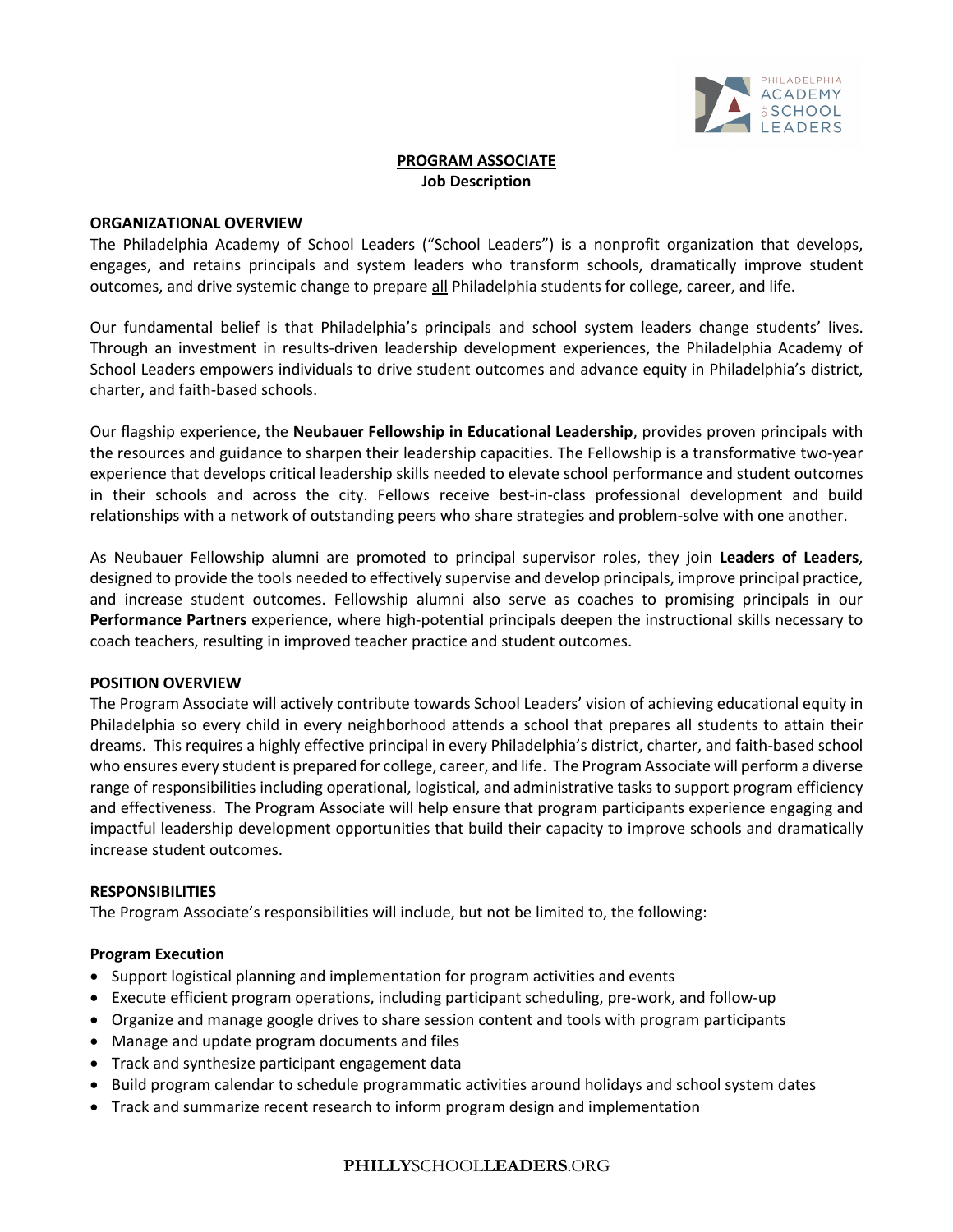

# **Alumni Engagement**

- Support and execute Senior Fellow (alumni) engagement strategy:
	- o Conduct outreach to identify needs and interests
	- o Identify professional development strands
	- $\circ$  Collect data and measure impact of alumni strategy on leader practice and student outcomes
- Manage annual survey
- Manage alumni data including contact information, participation, and impact data
- Develop and manage alumni support, including coordination of one-on-one coaching and support

# **Program Communications**

- Support organizational communications develop participant biographies and school profiles, monitor and track media mentions
- Share resources and opportunities with program participants through weekly outreach
- Use communication platforms and learning management tools to support participant communication, engagement, and collaboration
- Provide timely and responsive customer service to participants and stakeholders

Additionally, the Program Associate will fulfill any other responsibilities as needed or assigned by the Program Director or Executive Director.

# **QUALIFICATIONS**

The ideal candidate will demonstrate the following competencies:

- Passionately believes that all students can achieve at high levels
- Exhibits a strong focus on goals and results including a track record of meeting or exceeding goals and holds self personally accountable
- Communicates effectively in both written and verbal communication tailors message for audience, context, and mode of communication
- Builds positive relationships with diverse stakeholders and maintains a service orientation
- Demonstrates excellent project management and implementation skills works efficiently, maintains attention to detail, and is able to create, implement, and adapt project plans
- Demonstrates exceptional follow-through skills able to multi-task and execute many tasks and requests in a timely manner
- Demonstrates an entrepreneurial mindset and ability to work in a fast-paced environment
- Maintains a positive attitude, flexibility, and humor

The ideal candidate will have the following experience:

- A minimum of 2 years of professional experience working in a K-12 education setting, ideally including school-based experience as a teacher or staff member
- Demonstrated experience managing logistics and communications
- Excellent computer skills including Microsoft Office and Google-based applications
- Bachelor degree required

# **TO APPLY**

Please send your resume and a role-specific cover letter to careers@phillyschoolleaders.org. Applications to this position will be considered on a rolling basis until the position is filled.

# **PHILLY**SCHOOL**LEADERS**.ORG